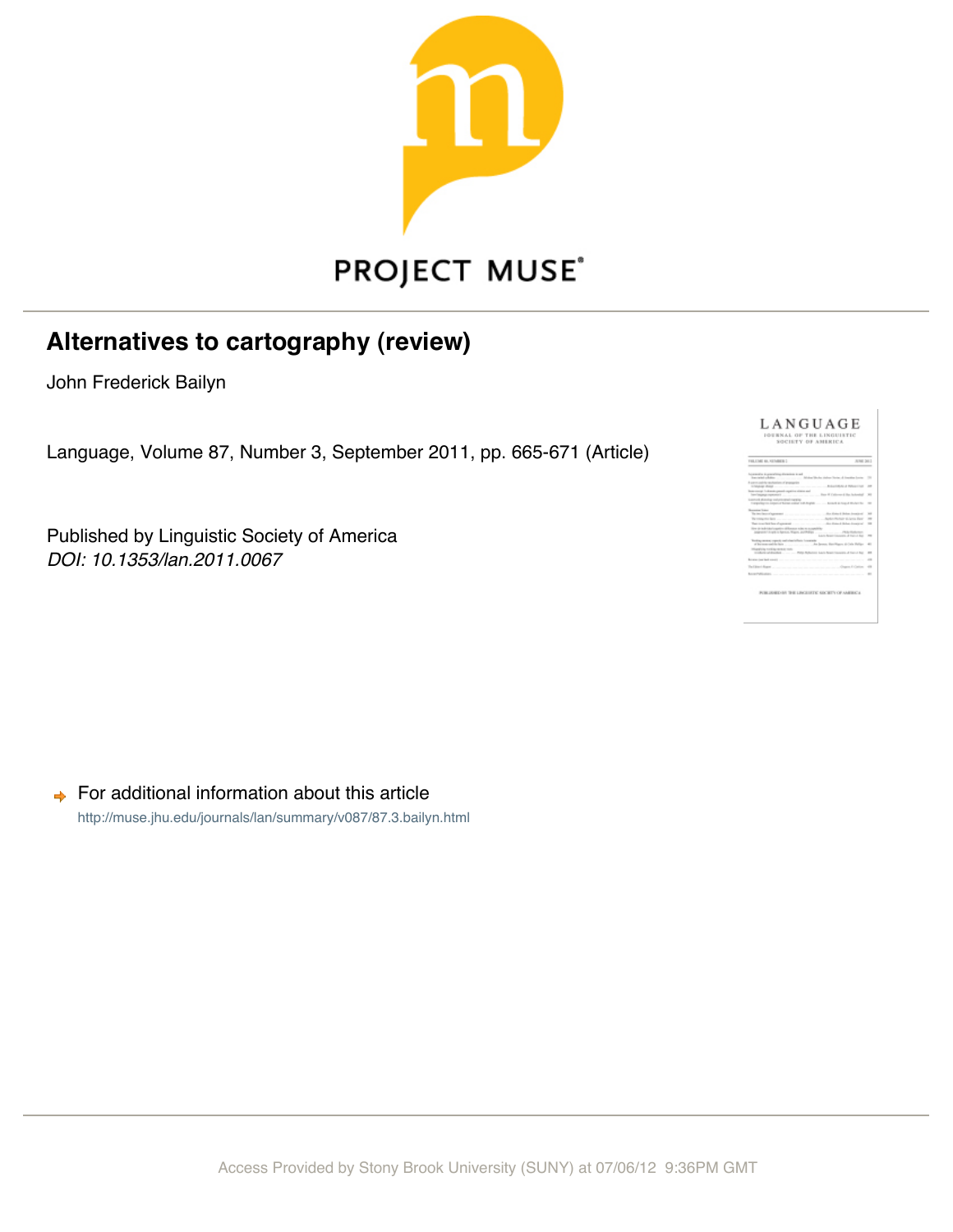#### REVIEWS 665

The qualities of this volume are manifold. One cannot but applaud the editors for their excellent selection of papers and especially for their visionary approach that has resulted in a book that combines the best of two worlds: it is a focused, in-depth discussion of the phenomena of gradience and gradualness, but it also presents a wealth of innovative topics and ideas on language change in a way that would have been impossible in a single-author monograph. They have raised the standard of what can be expected from collections of papers. The confrontation of theoretical approaches gives a fresh impetus to the study of language change. This book is highly recommended to synchronic linguists from functional and formal backgrounds interested in the nature of linguistic categories and the difficulties of modeling synchronic grammar, and is a must-read for any linguist working on language change and grammaticalization.

### REFERENCES

AARTS, BAS. 2004. Modelling linguistic gradience. *Studies in Language* 28.1–49.

AARTS, BAS. 2007a. *Syntactic gradience: The nature of grammatical indeterminacy*. Oxford: Oxford University Press.

AARTS, BAS. 2007b. In defence of distributional analysis, pace Croft. *Studies in Language* 31.431–43.

CINQUE, GUGLIELMO. 1999. *Adverbs and functional heads: A cross-linguistic perspective*. Oxford: Oxford University Press.

CROFT, WILLIAM. 2007. Beyond Aristotle and gradience: A reply to Aarts. *Studies in Language* 31.409–30.

Department of Linguistics University of Leuven Blijde Inkomststraat 21, PO Box 3308 3000 Leuven, Belgium [tine.breban@arts.kuleuven.be]

**Alternatives to cartography.** Ed. by JEROEN VAN CRAENENBROECK. (Studies in generative grammar 100.) Berlin: Mouton de Gruyter, 2009. Pp. vii, 378. ISBN 9783110206036. \$137 (Hb).

Reviewed by JOHN FREDERICK BAILYN, *Stony Brook University*\*

*Alternatives to cartography* (*ATC*) is a significant volume in linguistic theory: it includes ten articles that should constitute key readings for all linguists interested in the theory of the core structures underlying natural language syntax. The volume is significant not only for introducing readers to important current (and future) directions in syntactic theory, but also for signaling the beginning of a potential change in the tide of generative grammar publications—away from what is known as 'cartography' (e.g. Rizzi 1997, 2004a, Cinque 1999) and toward 'alternatives to cartography', necessitated by the empirical and conceptual challenges faced by the cartographic program as outlined throughout this volume.

Cartography evolved from the extension of Chomskyan X′-syntax (Jackendoff 1977) to grammatico-functional categories (Chomsky 1986, Abney 1987), whereby any syntactic head participates in identical structural relations: the head-complement relation, the head-specifier relation,

\* Many people contributed to the ideas in this review. I am particularly indebted to the students in my seminar '¿Cartography?' (Stony Brook, Spring 2010), as well as to Peggy Speas and participants in her seminar 'Cartography and its alternatives' (UMass, Fall 2010), especially Tom Ernst. Thanks also to Jeroen van Craenenbroeck, Marcel den Dikken, Richard Larson, Andrew Nevins, and Roumyana Pancheva for discussion. All mistakes are mine.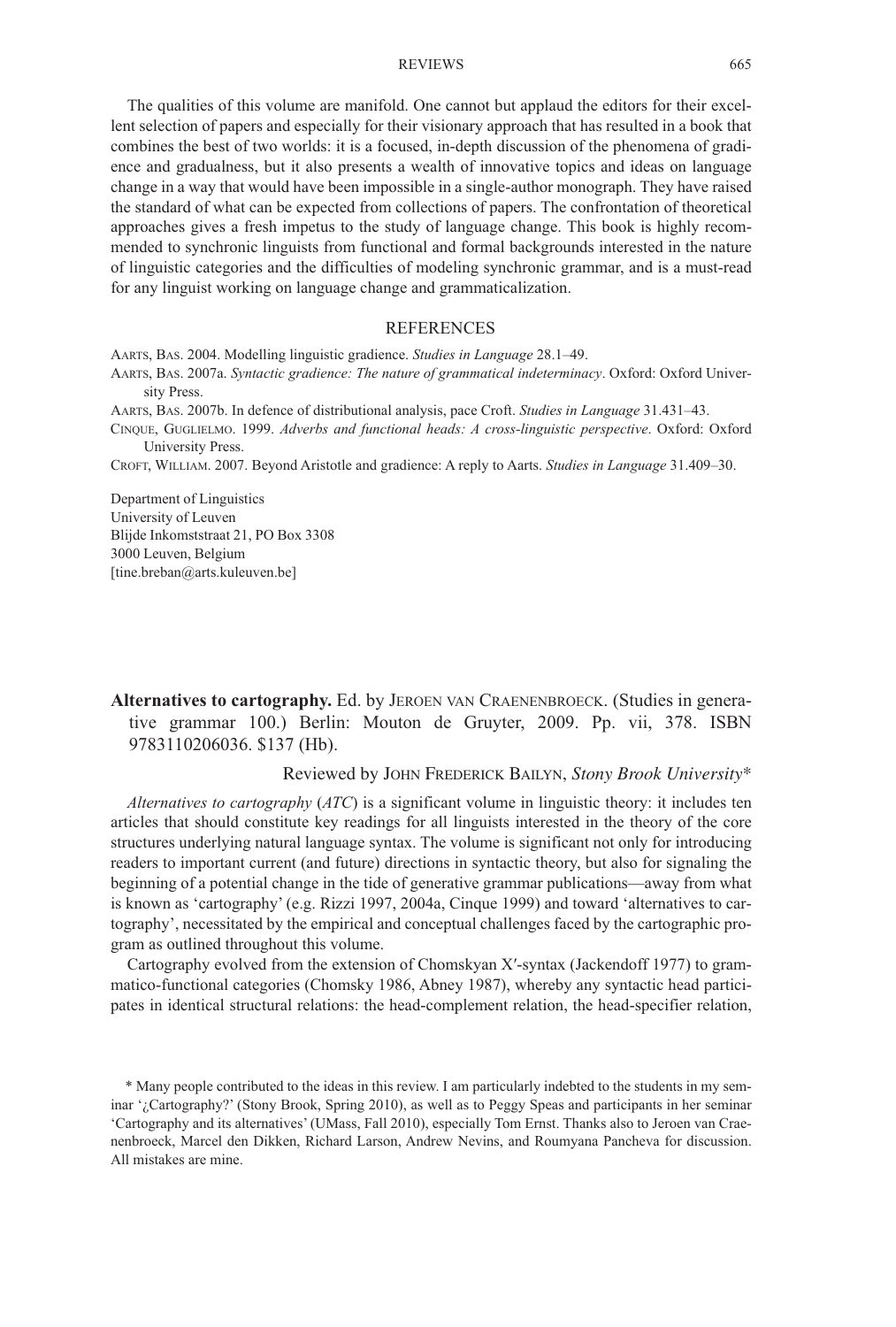and, in most accounts, the phrase-adjunct relation. At a certain stage, the inventory of so-called functional categories was thought to be limited to IP, CP, DP, and *v*P. However, after Pollock (1989) proposed decomposing IP into TP and AgrP, and Rizzi (1997) proposed decomposing the CP 'left-periphery' into ForceP, TopicP, FocusP, and Fin(iteness)P, modern cartography was born. $<sup>1</sup>$ </sup>

Cartography is a research program that seeks to map syntactic structure in as highly an atomized fashion as possible. In particular, cartography proposes that every piece of morphology has unique syntactic status. Thus, in the *ATC* introduction, Jeroen van Craenenbroeck takes Cinque and Rizzi's (2009) 'one feature one head' (OFOH) principle, given in 1, as definitional of cartography.

(1) ONE FEATURE ONE HEAD: Each morphosyntactic feature corresponds to an independent syntactic head with a specific slot in the functional hierarchy. (1)

Significant corollaries of OFOH, such as those in 2–4, are also central to cartography.

(2) UNIVERSAL CARTOGRAPHIC HIERARCHIES: All syntactic categories are hierarchically structured and appear in a unique order (determined by universal grammar).

The statement in 2 involves the common assumption that all categories are present in all languages; lack of overt morphological manifestations in any given language is a (nonproblematic) lexical matter. The evidence in favor of unique order takes the form of transitivity arguments: if  $A > B$  and  $B > C$ , then  $A > C$ , as argued to hold for adverbs in a range of languages in Cinque 1999—something adjunction approaches to adverbs might not predict.

(3) DERIVATIONAL OPTIONS: Any deviation from the expected order results from movement. The following (leftward) movements can derive surface word-order patterns: (i) head movement, (ii) phrasal remnant movement, and (iii) 'roll-up'.

Head movement is familiar from many generative works (e.g. Pollock 1989) and crucially interacts with cartography in deriving DP-internal  $N > A$  orders in Cinque 1994. Remnant movement (movement of a phrase out of which one element has been extracted) is known from VP-fronting operations in Germanic (Müller 1998) and is a possible alternative to head movement. 'Roll-up' (movement of a phrase α over an element β, followed by further joint movement of  $[α + β]$ ) has been argued to derive word-order interactions among heads, complements, and modifiers (Cinque 2005).

(4) THERE IS NO ADJUNCTION (Kayne 1994, Cinque 1999). Traditional modifiers always occupy specifiers of dedicated functional projections that are part of the universal cartographic inventory.

The statement in 4 rules out both base-generated adjunction and movement into adjunct positions. Crucially, this entails that for every phrasal position, there is a unique local head whose effects can often be seen only indirectly, through adjacency and antiadjacency effects (Rizzi 1997).

Cartographic and noncartographic approaches to the (traditional) CP domain are shown in 5.

<sup>&</sup>lt;sup>1</sup> Proposals of further category decomposition followed quickly, most notably within the IP/adverbial domain (Cinque 1999), the DP domain (Cinque 2002, 2005), the VP/*v*P domain (Ramchand 2008), and the PP domain (Cinque & Rizzi 2010, Svenonius 2010), to name a few. Other, more extreme versions of cartography have also been proposed in the literature, including 'nanosyntax' (Starke 2001, Caha 2009). Because none of the *ATC* papers discusses this kind of cartography, however, I do not address it here.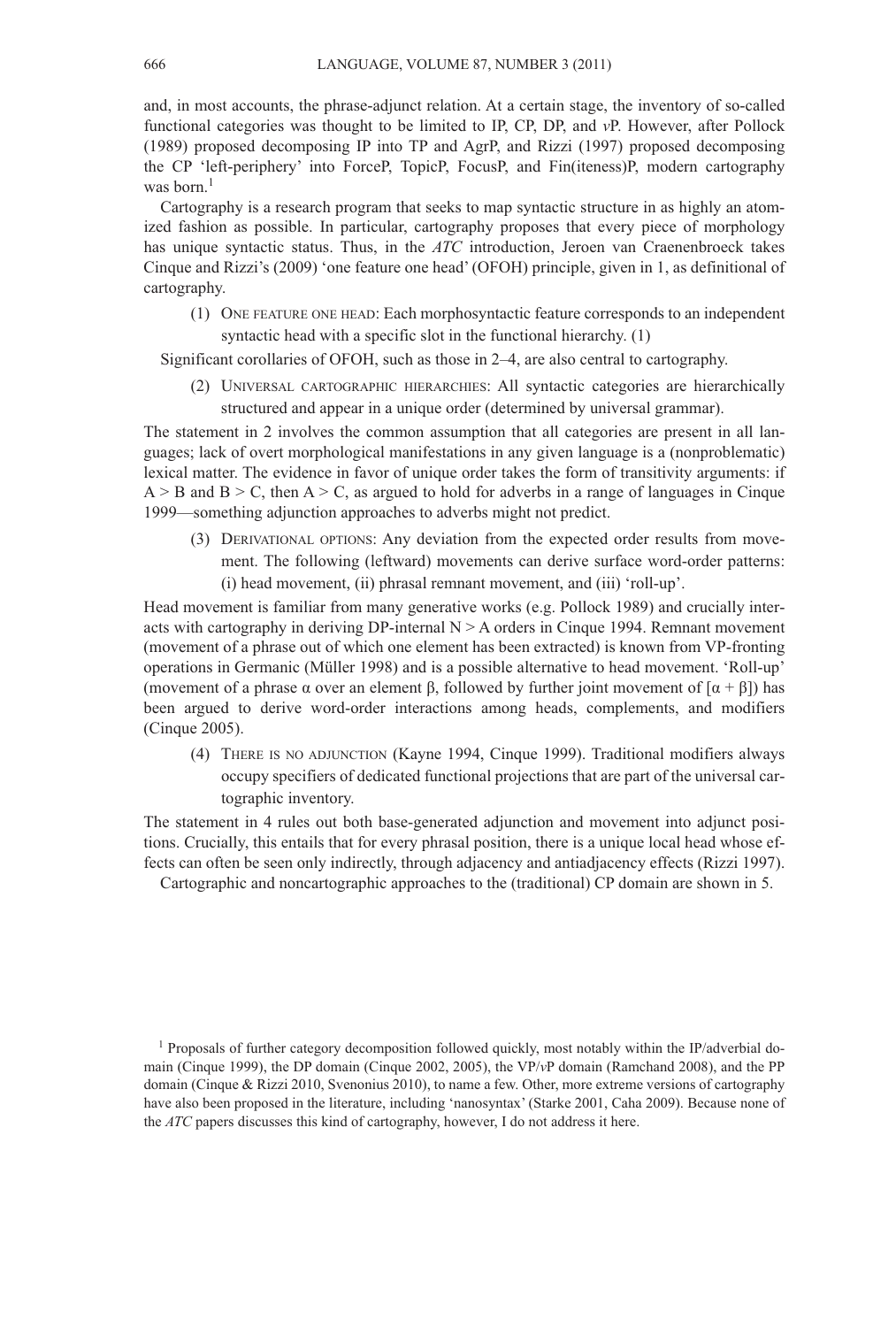

b. Traditional (noncartographic) picture of CP domain



Since 2002, the 'Oxford comparative syntax' series has published six volumes on cartography (Cinque 2002, Belletti 2004, Rizzi 2004b, Cinque 2006, Cinque & Rizzi 2010, Benincà & Munaro 2011), whereas possible ALTERNATIVES to cartography have never before been presented in a single volume. This is not to say that there have not been significant challenges to cartography before *ATC*. There have been, and several are cited often in *ATC*: Bobaljik's 1999 article on adverb ordering paradoxes, Nilsen's 2003 dissertation questioning transitivity arguments, van Craenenbroeck's 2006 article on transitivity failures in the left periphery, Boeckx's 2008 chapter on theoretical shortcomings of cartography, and Ernst's 2007 noncartographic work on adverbs, among others.

Despite the significance of these works to the field, they have not been responded to in any substantive way by the leading cartographers, perhaps because they had not been brought together in a centralized fashion, as *ATC* has now done. Ideally, this volume should be the first of a series of response volumes, organized to compare cartographic and noncartographic analyses of specific linguistic phenomena, especially within the particular realms where cartography has thrived (e.g. the left periphery, the IP/adverbial domain, the DP domain).

The papers in *ATC* vary in the nature of the issues and in the degree to which the alternatives presented share core assumptions with the generative and minimalist theorizing that led to cartography. Taken as a set of challenges, the overall picture that emerges is fairly bleak for cartography. Serious shortcomings with cartography are identified in the *ATC* papers on many levels: empirically within specific languages (Costa, Bader and Schmid); empirically crosslinguistically (Neeleman and colleagues, Ritter and Wiltschko, Giurgea); empirically inside DP (Bouchard, Giurgea); empirically and conceptually with regard to information structure (Neeleman and colleagues, Wagner, Costa); and, perhaps most importantly, purely theoretically, be it through expo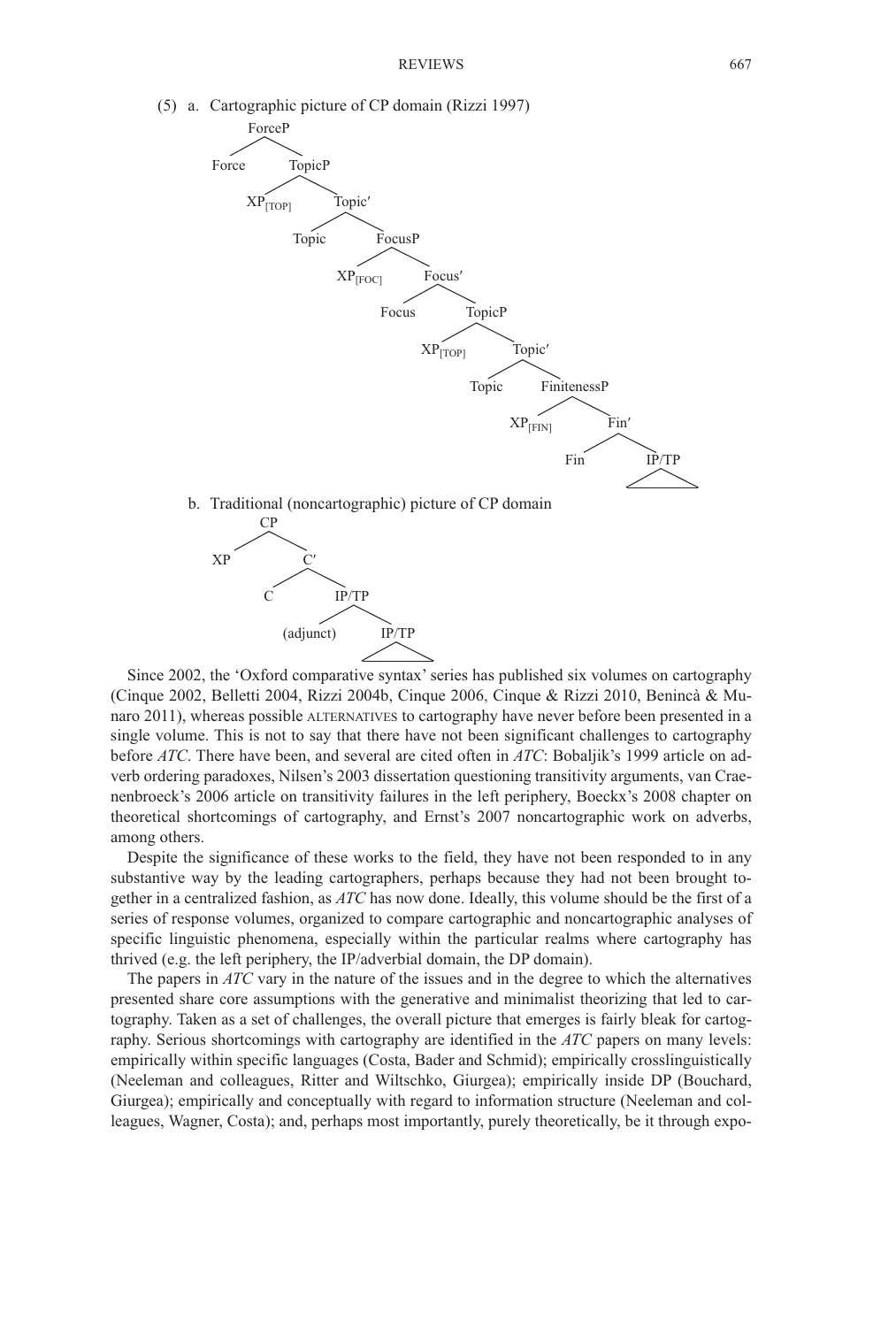sure of redundancy and arbitrariness within cartography or its lack of explanatory power and inability to capture significant generalizations (Bouchard, Gallego, Abels, Williams).2

Space considerations do not allow me to give equal treatment to all ten articles, and I am certainly in no position to evaluate the success of the proposed alternatives. Instead, I limit my discussion to identifying the main areas of concern for cartography that emerge from these contributions.

First, there is the issue of the empirical coverage of cartography. As DENIS BOUCHARD points out in 'A solution to the conceptual problem of cartography', cartography has enough derivational options available to generate any surface word-order pattern, making it practically unfalsifiable. Several other articles, however, present subtle empirical paradigms that cannot easily be made to follow from cartography, if at all.

The most compelling empirical paradoxes concern information structure, and in particular the claim that there are fixed positions for Focus and Topic (see 5a). For example, JOÃO COSTA, in 'A focus-binding conspiracy: Left-to-right merge, scrambling, and binary structure in European Portuguese', shows that information focus naturally occurs sentence-finally in European Portuguese. When a focused element serves as a binder within VP, however, it must be located to the left of the element it binds. Costa argues convincingly that this cannot be made to follow from cartography, and a more flexible approach to information structure must be found. This finding supports similar problems identified by MICHAEL WAGNER's 'Focus, topic, and word order: A compositional view'. Focus can systematically be represented EITHER by a fixed word-order position (as cartography might expect) OR by prosodic means, for which cartography has no obvious representation, being 'all-too-Procrustean' (53). Wagner examines the flexible scopal behavior of *only* and *even* in English, which is unexpected if these are taken as heads of unique functional categories. Various covert movements specific to these adverbs are required to account for their interpretation, an unexpected state of affairs for cartography. The same argument extends to covert focus operators. Wagner shows that focus and topic interactions with other categories can be more accurately explained by compositional semantics. Furthermore, 'A syntactic typology of topic, focus and contrast' by AD NEELEMAN, ELENA TITOV, HANS VAN DE KOOT, and REIKO VER-MEULEN shows that the feature [±contrast] is relevant for information-structure movement in Dutch, Russian, and Japanese. And if [+contrast] is a relevant feature for movement, cartography requires a ContrastP that should obey transitivity with other functional categories, which the authors show it does not.<sup>3</sup>

Within the IP domain, MARKUS BADER and TANJA SCHMID discuss problems with cartographic approaches to German verb clusters in 'CAT meets GO: Auxiliary inversion in German verb clusters'. Their argument is also primarily empirical: the Aux > Modal order in verb clusters defies

<sup>2</sup> One important theoretical issue concerns Cinque and Rizzi's (2009:10) claim that 'cartographic studies are based on general guidelines which are at the heart of the minimalist program'. Cinque and Rizzi argue for two directions that support this view: Kayne's (1994) antisymmetry, and principles of locality. Cartography's approach to locality is critiqued in Gallego's and Abels's contributions to *ATC* (see below), as well as in Boeckx 2008 and Abels 2010. As for antisymmetry (the idea that all languages share a universal right-branching structure, and that (apparently) head-final constructions are derived by roll-up), by claiming common theoretical ground, cartography acquires, by association, those aspects of antisymmetry that are decidedly nonminimalist: after all, it is also at the heart of the minimalist program that movement operations are MOTIVATED by interfacedriven feature requirements, motivations that are conspicuously absent (other than to derive the actual surface order) in the case of the roll-up required to maintain antisymmetry for head-final languages. In the end, it may be a matter of worldview as to whether antisymmetry is part and parcel of cartography, but if it is, this certainly does not in itself place cartography on sturdier minimalist ground.

<sup>3</sup> Neeleman and colleagues imply, not uncontroversially, that noncontrastive foci are always clause-final in Russian and that only contrastive topics move in Japanese. They do not discuss the fact that contrastive foci are not always FORCED to move in Russian and that noncontrastive foci often do move (Junghanns & Zybatow 1997). Furthermore, it is not clear that noncontrastive topics cannot move in Japanese (e.g. Miyagawa 1997). Still, the problem of how cartography would handle the feature [±contrast] remains.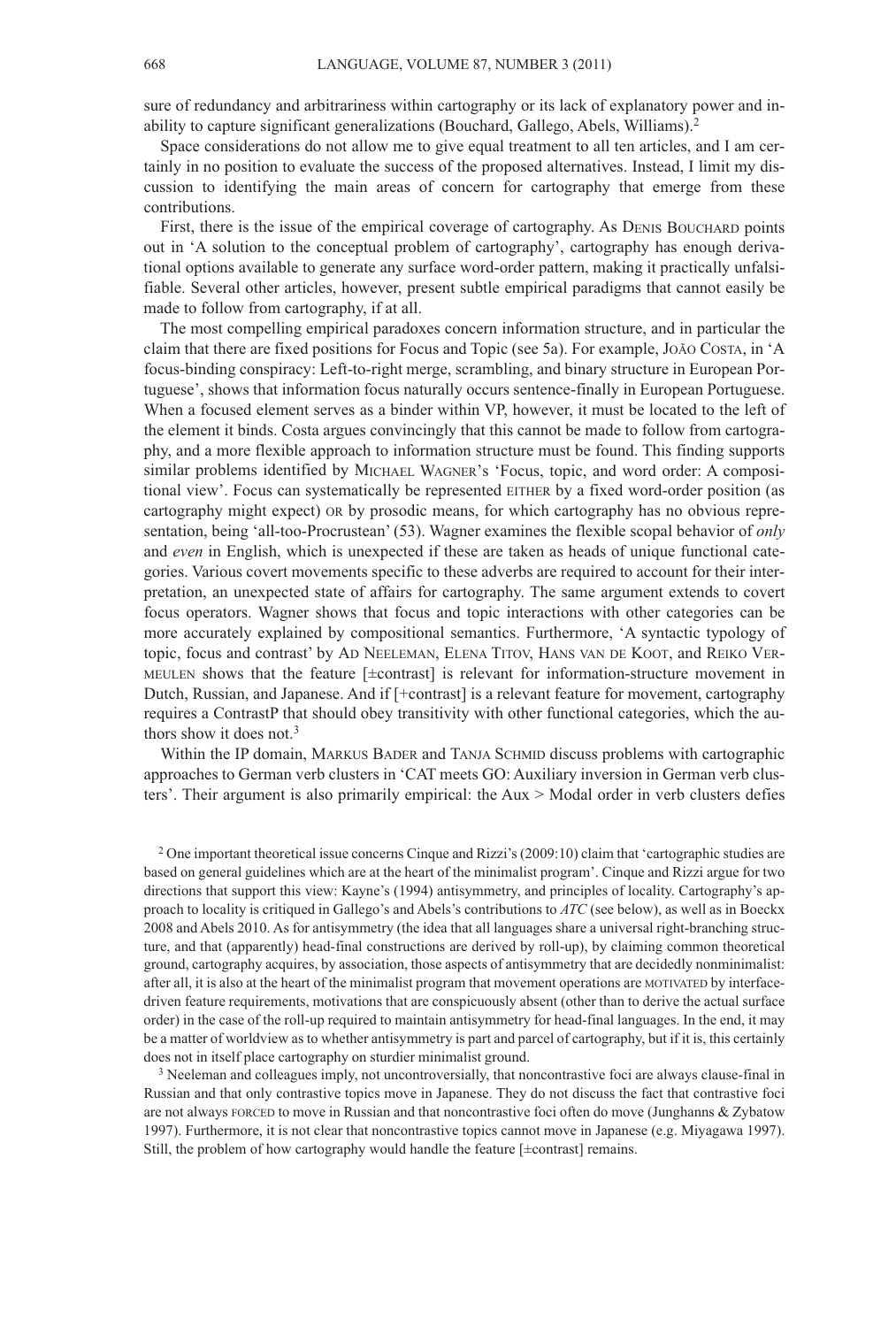#### REVIEWS 669

universal ordering, leading cartographic accounts to rely on (unmotivated) instances of remnant and roll-up movement, which can derive the surface orders found but have nothing to say about those not found. An important theoretical issue is raised in the concluding discussion of Colloquial German, which allows more variation within verb clusters than prescriptive Standard German's single order. Cartography can derive both patterns, but must claim that Standard German is the simpler (more natural) grammar. Bader and Schmid's account allows us to (correctly) see Colloquial German as more natural, with additional restrictions on Standard German imposed by the prescriptions of standardization.

ELIZABETH RITTER and MARTINA WILTSCHKO's contribution, 'Varieties of INFL: TENSE, LOCA-TION, and PERSON', presents a fascinating TYPOLOGICAL paradox for IP cartography. They demonstrate that INFL is manifested not always as Tense (e.g. English) but also as Location (e.g. Halkomelem) and as Person (e.g. Blackfoot). These substantive features are in complementary distribution with Tense, and as such all head the category INFL. Positing distinct PersonP and LocationP structures allows no account for their complementarity. To handle the typological facts, cartography would therefore have to posit only one category within the INFL domain, manifested as [T], [LOC], [PERS]. This contradicts OFOH, however, calling into question one of the central tenets of cartography in an important way.

Within DP, the situation for cartography looks equally bleak, as exposed by Bouchard's article and ION GIURGEA's 'Adjective placement and linearization'. Giurgea shows that certain Romance postnominal adjectives are left-branching structures, which cartography can only derive by rollup, with Agr heads providing landing sites above each adjective-introducing head (following Cinque 1999, 2005). The Agr heads that cartography would need for this are problematic: they are devoid of semantic content, and appear only in  $N > A$  languages, meaning that for other languages they have no interface realization at all. Even more problematic for cartography is the crucial fact that postnominal adjectives typically precede nominal COMPLEMENTS, something a roll-up should not allow (the complement of N should be moved along with NP and end up preceding the adjectives, contrary to fact). Giurgea instead proposes an interesting combination of adjunction and linearization rules to derive the attested orders and generalizations.

Bouchard's discussion focuses on relative scope among adjectives in various positions, serialization of adjectives, and meaning differences between  $A > N$  and  $N > A$ . He makes explicit a criticism of cartography that arises throughout *ATC*:

The descriptive tools of Cartography can derive the surface order and scope of Adjs in English and French, but they can also derive any order or scope. The *uF*'s [features triggering movement] are just a means to stipulate when operations apply to correct the predictions made by right-branching LCA structures: but we are given no indication concerning how much languages can differ with respect to these operations, nor why and when. (255)

For theoretical arguments against cartography, the three most compelling articles in the volume are those by KLAUS ABELS, ÁNGEL GALLEGO, and EDWIN WILLIAMS. The three articles are similar in that none of them denies the necessity of (some) cartography in natural language grammar. Rather, they are concerned with the explanatory value of cartography. Abels's 'Some implications of improper movement for cartography', for example, argues convincingly that improper movement (no A′-movement process can feed an A-movement process) is problematic for cartography in that although the constraint system he motivates to account for improper movement is parallel to the workings of cartography in remarkable ways, it nevertheless cannot be reduced to cartography. Thus, it is the cartographic hierarchies that must follow from deeper principles. This considerably weakens the centrality of the cartographic research program.

Gallego ('Phrases and variation: Exploring the second factor of the faculty of language') and Williams ('There is no alternative to cartography') both discuss core aspects of universal sentence structure that cannot be captured by cartography. In Williams's case, it is the distinction between matrix and subordinate clauses. Ordering rules such as those that emerge from a cartographic hierarchy (e.g. finiteness > modality) only hold WITHIN a sentential domain, and not ACROSS it (matrix modality can clearly precede embedded finiteness), hence the need for what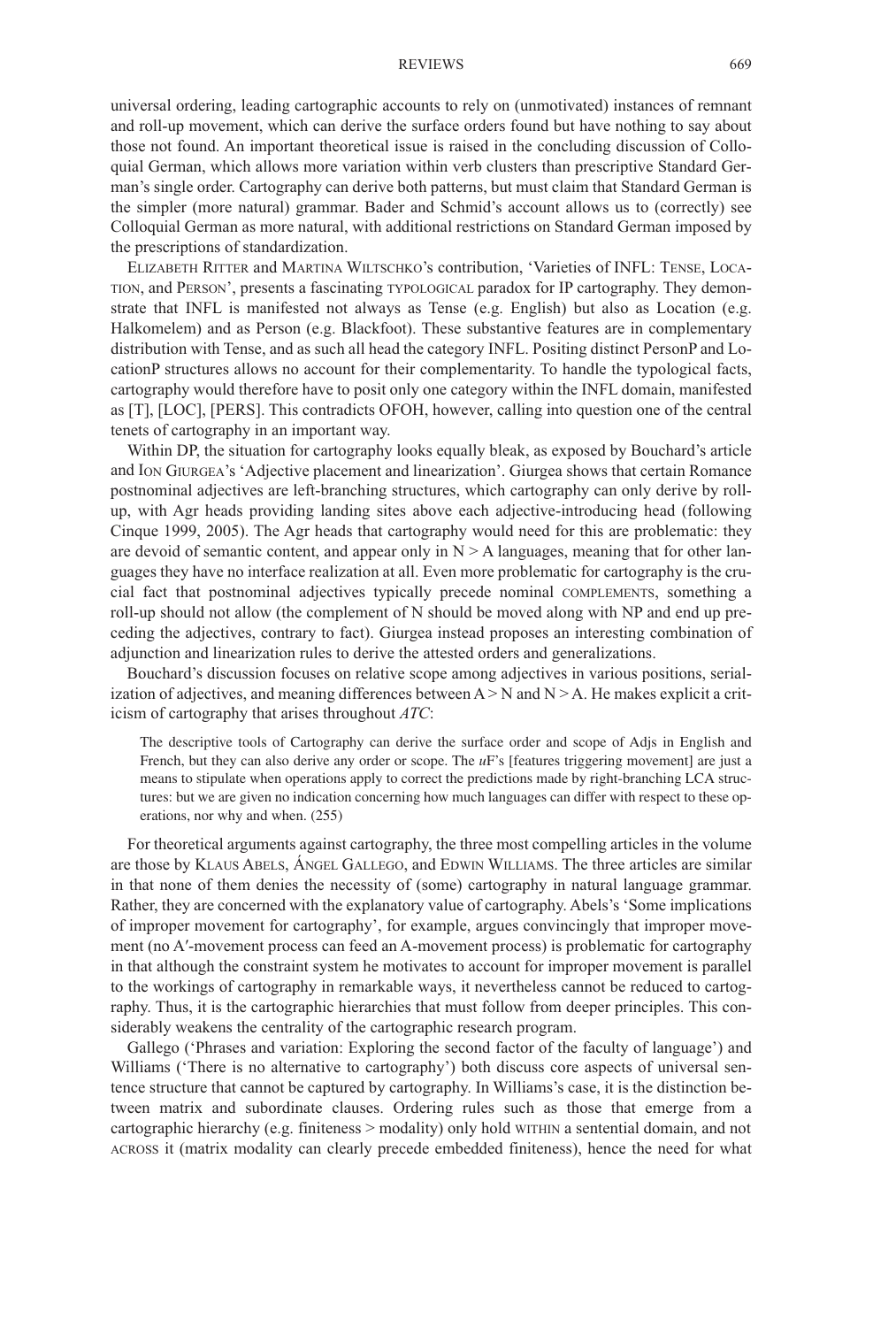Williams calls the  $F_0/F_n$  distinction (essentially, embedding). Cartography notwithstanding, special status still must be accorded to some structures, rendering cartography nonprimitive.4

Gallego addresses the applicability of cartography within the context of minimalist theory (Chomsky 2001). Gallego shows that individual languages treat PHASES (CP, *v*P, and DP) in uniform fashion, and that the parameterized behavior of phases in a language determines significant generalizations beyond the descriptive reach of cartography, which does not distinguish phases from other functional categories. This article is particularly convincing because it does not rely on alternatives that take us outside core minimalist assumptions; instead, it criticizes central cartographic claims in light of continuing advances within generative grammar, specifically phase theory.

To summarize, *ATC* is a significant volume in widening the debate surrounding functional structure that has been one-sided for some time. Perhaps its primary weakness is that it is not organized to address specific cartographic analyses (there is no contribution discussing Cinque's highly influential adverbial cartography (1999), for example), and the alternatives provided are often as much alternatives to minimalism generally as they are exclusively to cartography. The most significant accomplishment of *ATC*, however, is that it exposes weaknesses of cartography that can no longer be ignored, and as such has provided an invaluable service to the field in defining areas of future research. Cartographic researchers will now be forced to attend to the theory's limitations as never before.

## REFERENCES

- ABELS, KLAUS. 2010. The Italian left periphery: A view from locality. London: University College London, MS.
- ABNEY, STEVEN. 1987. *The English noun phrase in its sentential aspect*. Cambridge, MA: MIT dissertation.
- BELLETTI, ADRIANA (ed.) 2004. *Structures and beyond: The cartography of syntactic structures, vol. 3*. Oxford: Oxford University Press.
- BENINCÀ, PAOLA, and NICOLE MUNARO (eds.) 2011. *Mapping the left periphery: The cartography of syntactic structures, vol. 5*. Oxford: Oxford University Press.
- BOBALJIK, JONATHAN DAVID. 1999. Adverbs: The hierarchy paradox. *Glot International* 4.27–28.
- BOECKX, CEDRIC. 2008. *Bare syntax*. Oxford: Oxford University Press.
- CAHA, PAVEL. 2009. *The nanosyntax of case*. Tromsø: University of Tromsø dissertation.
- CHOMSKY, NOAM. 1986. *Barriers*. Cambridge, MA: MIT Press.
- CHOMSKY, NOAM. 2001. Derivation by phase. *Ken Hale: A life in language*, ed. by Michael Kenstowicz, 1–52. Cambridge, MA: MIT Press.
- CINQUE, GUGLIELMO. 1994. On the evidence for partial N movement in the Romance DP. *Paths towards universal grammar*, ed. by Guglielmo Cinque, Jan Koster, Jean-Yves Pollock, Luigi Rizzi, and Raffaella Zanuttini, 85–110. Washington, DC: Georgetown University Press.
- CINQUE, GUGLIELMO. 1999. *Adverbs and functional heads: A cross-linguistic perspective*. Oxford: Oxford University Press.
- CINQUE, GUGLIELMO (ed.) 2002. *Functional structure in DP and IP: The cartography of syntactic structures, vol. 1*. Oxford: Oxford University Press.
- CINQUE, GUGLIELMO. 2005. Deriving Greenberg's universal 20 and its exceptions. *Linguistic Inquiry* 36.315–32.
- CINQUE, GUGLIELMO (ed.) 2006. *Restructuring and functional heads: The cartography of syntactic structures, vol. 4*. Oxford: Oxford University Press.
- CINQUE, GUGLIELMO, and LUIGI RIZZI. 2009. The cartography of syntactic structures. Venice: University of Venice, and Siena: University of Siena, MS.
- CINQUE, GUGLIELMO, and LUIGI RIZZI. 2010. *Mapping spatial PPs: The cartography of syntactic structures, vol. 6*. Oxford: Oxford University Press.

ERNST, THOMAS. 2007. On the role of semantics in a theory of adverb syntax. *Lingua* 117.1008–33. JACKENDOFF, RAY. 1977. *X′-syntax: A study of phrase structure*. Cambridge, MA: MIT Press.

<sup>4</sup> Williams 2003 now takes on new importance in the context of cartography's shortcomings.